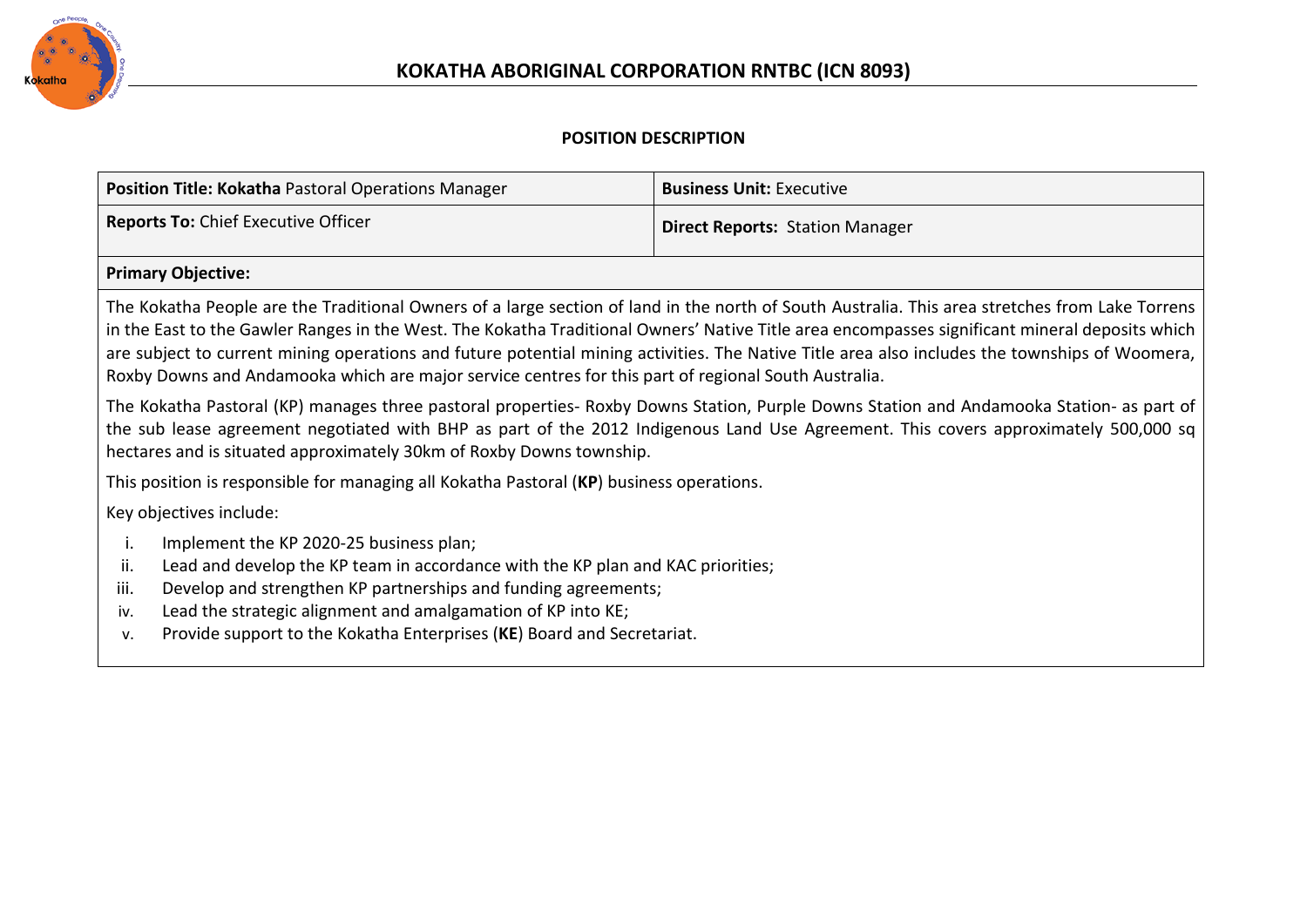| <b>Position Dimension &amp; Decision Making Authority:</b>                                                                                                                                                                                                                                                 |                                                                                                                                                                                                                                                                                                                                                                                                                                                                                                                                                                                                                                                                                             | <b>Key Communication Contacts:</b>                                                                                                                                            |                                                                                                                                                                                                                                      |  |  |
|------------------------------------------------------------------------------------------------------------------------------------------------------------------------------------------------------------------------------------------------------------------------------------------------------------|---------------------------------------------------------------------------------------------------------------------------------------------------------------------------------------------------------------------------------------------------------------------------------------------------------------------------------------------------------------------------------------------------------------------------------------------------------------------------------------------------------------------------------------------------------------------------------------------------------------------------------------------------------------------------------------------|-------------------------------------------------------------------------------------------------------------------------------------------------------------------------------|--------------------------------------------------------------------------------------------------------------------------------------------------------------------------------------------------------------------------------------|--|--|
| Without referral to Board but in consultation with managers/others -<br>Operational expenditure within delegated limits<br>Budget management within approved budgets<br>Referred to Manager -<br>Capital expenditure<br>Strategic direction<br><b>Budget setting</b><br>Expenditure above delegated limits |                                                                                                                                                                                                                                                                                                                                                                                                                                                                                                                                                                                                                                                                                             | <b>Contact/Organisation</b><br><b>Chief Executive Officer</b><br><b>Direct Reports</b><br><b>External Consultants</b><br><b>KE Management</b><br>All staff                    | <b>Purpose/Frequency of Contact</b><br>Daily - Direction and leadership<br>Daily - Provide supervision and leadership<br>As required - Sourcing expertise<br>As needed- support as required<br>As needed - Support where appropriate |  |  |
| <b>Key Accountabilities</b>                                                                                                                                                                                                                                                                                |                                                                                                                                                                                                                                                                                                                                                                                                                                                                                                                                                                                                                                                                                             |                                                                                                                                                                               |                                                                                                                                                                                                                                      |  |  |
| <b>Key Result Area</b>                                                                                                                                                                                                                                                                                     | <b>Major Activities</b>                                                                                                                                                                                                                                                                                                                                                                                                                                                                                                                                                                                                                                                                     |                                                                                                                                                                               | <b>Performance Measures:</b>                                                                                                                                                                                                         |  |  |
| 1. Operational Management                                                                                                                                                                                                                                                                                  | Update the KP 2020-25 business plan, including the<br>٠<br>180-day workplan with a strong focus on enterprise<br>development.<br>Lead the strategic alignment and amalgamation of KP<br>into Kokatha Enterprises (KE).<br>Ensure all KP contractual obligations are met in<br>accordance with relevant business plans.<br>Proactively manage all operational and key business<br>risks and mitigation strategies as identified in the KP<br>business plan.<br>Manage the recruitment and selection of staff for KP<br>operations.<br>Work closely with Kokatha Enterprises (KE)<br>٠<br>management to align KP operations to KE strategic<br>management, policies, processes and protocols. |                                                                                                                                                                               | Achievement of operational plans and<br>$\bullet$<br>performance targets.<br>KP Business Plan 2020-2025 milestones<br>$\bullet$<br>successfully met.                                                                                 |  |  |
| Provide leadership, direction and guidance across KP.<br>$\bullet$<br>2. Leadership and People<br><b>Management</b><br>Ensure that staff capability is developed to each team<br>٠<br>member's full potential to assist in achieving the                                                                   |                                                                                                                                                                                                                                                                                                                                                                                                                                                                                                                                                                                                                                                                                             | Leadership development plan in place<br>$\bullet$<br>for Kokatha Pastoral Manager.<br>HR metrics data, such as retention,<br>$\bullet$<br>unexplained absences are within KPI |                                                                                                                                                                                                                                      |  |  |
|                                                                                                                                                                                                                                                                                                            |                                                                                                                                                                                                                                                                                                                                                                                                                                                                                                                                                                                                                                                                                             |                                                                                                                                                                               | Page 2 of 5                                                                                                                                                                                                                          |  |  |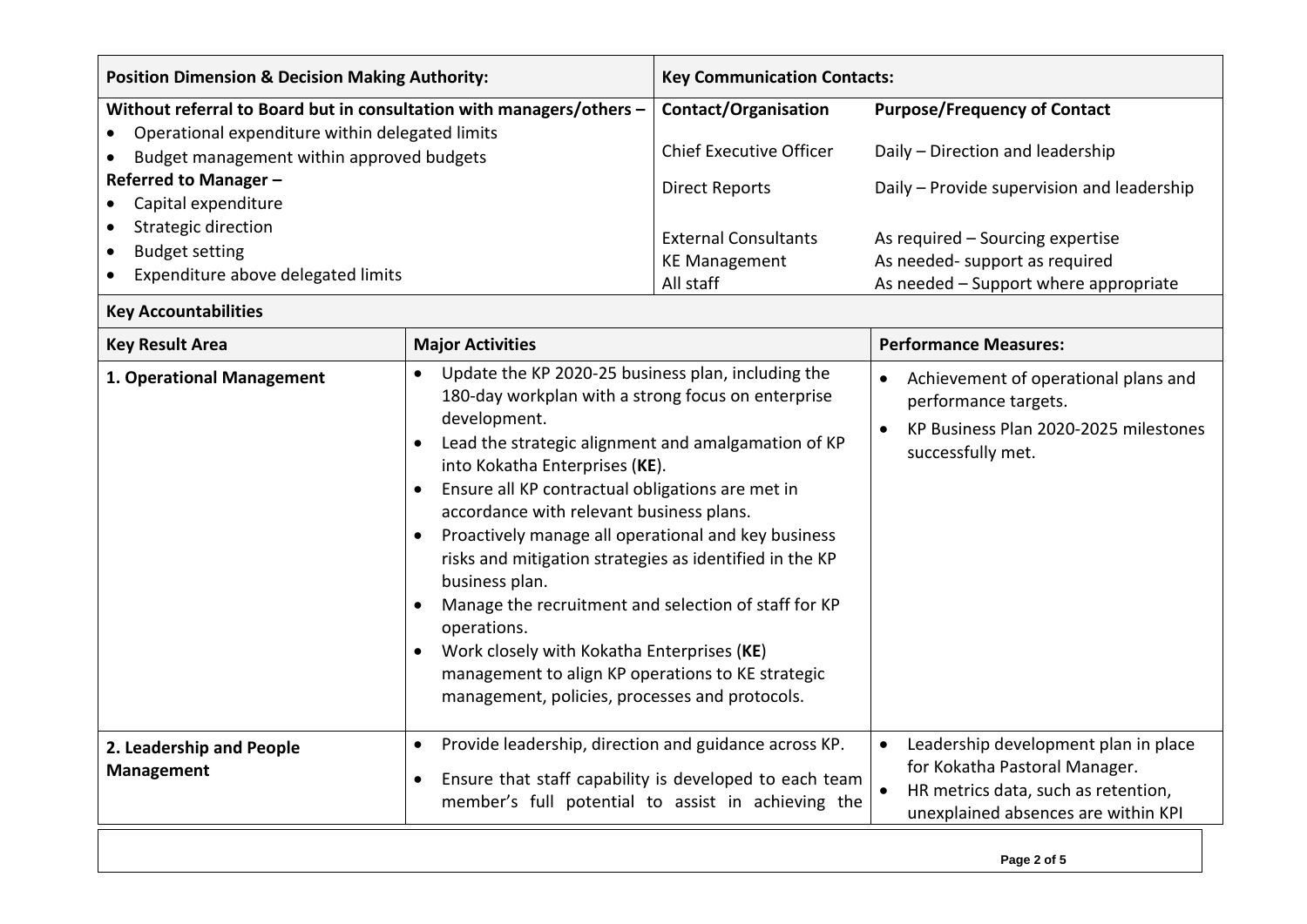|                                                 | organisation strategic objectives.<br>Mentor the Kokatha Pastoral Station Manager.<br>٠<br>Manage the KE Board, working closely with the Board<br>$\bullet$<br>Secretariat.<br>Implement a Kokatha succession plan for all positions<br>not held by Kokatha people.                                                                                                                                  | limits.<br>Performance plans and learning and<br>development plans are in place for all<br>team members.<br>Indigenous employment retention<br>$\bullet$<br>targets successfully met.<br>Succession plans milestones are met<br>$\bullet$                                             |
|-------------------------------------------------|------------------------------------------------------------------------------------------------------------------------------------------------------------------------------------------------------------------------------------------------------------------------------------------------------------------------------------------------------------------------------------------------------|---------------------------------------------------------------------------------------------------------------------------------------------------------------------------------------------------------------------------------------------------------------------------------------|
|                                                 | Ensure that all employees are complying with relevant<br>WH&S legislation and that any issues are identified and<br>resolved appropriately.                                                                                                                                                                                                                                                          |                                                                                                                                                                                                                                                                                       |
| 3. Budgetary and Financial<br><b>Management</b> | Manage KP in accordance with approved business<br>plans and budgets with focus on creating non-rain<br>reliant income and enabling KP to operate a profit by<br>2024-5.<br>Ensure that achievement of the business objectives<br>$\bullet$<br>while maintaining effective cost controls.                                                                                                             |                                                                                                                                                                                                                                                                                       |
|                                                 | Ensure business agreements and contracts are<br>$\bullet$<br>developed in line with KAC's financial requirements.                                                                                                                                                                                                                                                                                    |                                                                                                                                                                                                                                                                                       |
| 4. Stakeholder Management                       | Build and strengthen the key KP stakeholder<br>$\bullet$<br>relationships with a focus on partnership and funding<br>agreements.<br>Develop and enhance partnerships with resource,<br>٠<br>pastoral and defence sectors, local and other<br>government sectors, local community and other<br>stakeholders to ensure that opportunities to benefit<br>the organisation are identified and developed. | All agreements and business<br>$\bullet$<br>opportunities are managed in<br>accordance with overall strategic<br>direction.<br>Stakeholder financial and partnership<br>agreements align with business plan<br>and provide measurable financial<br>benefit for the Kokatha community. |
|                                                 | Engage with the community as appropriate to ensure<br>$\bullet$<br>KAC enterprises benefit all Kokatha people and do not<br>damage Kokatha Native Title interests.                                                                                                                                                                                                                                   |                                                                                                                                                                                                                                                                                       |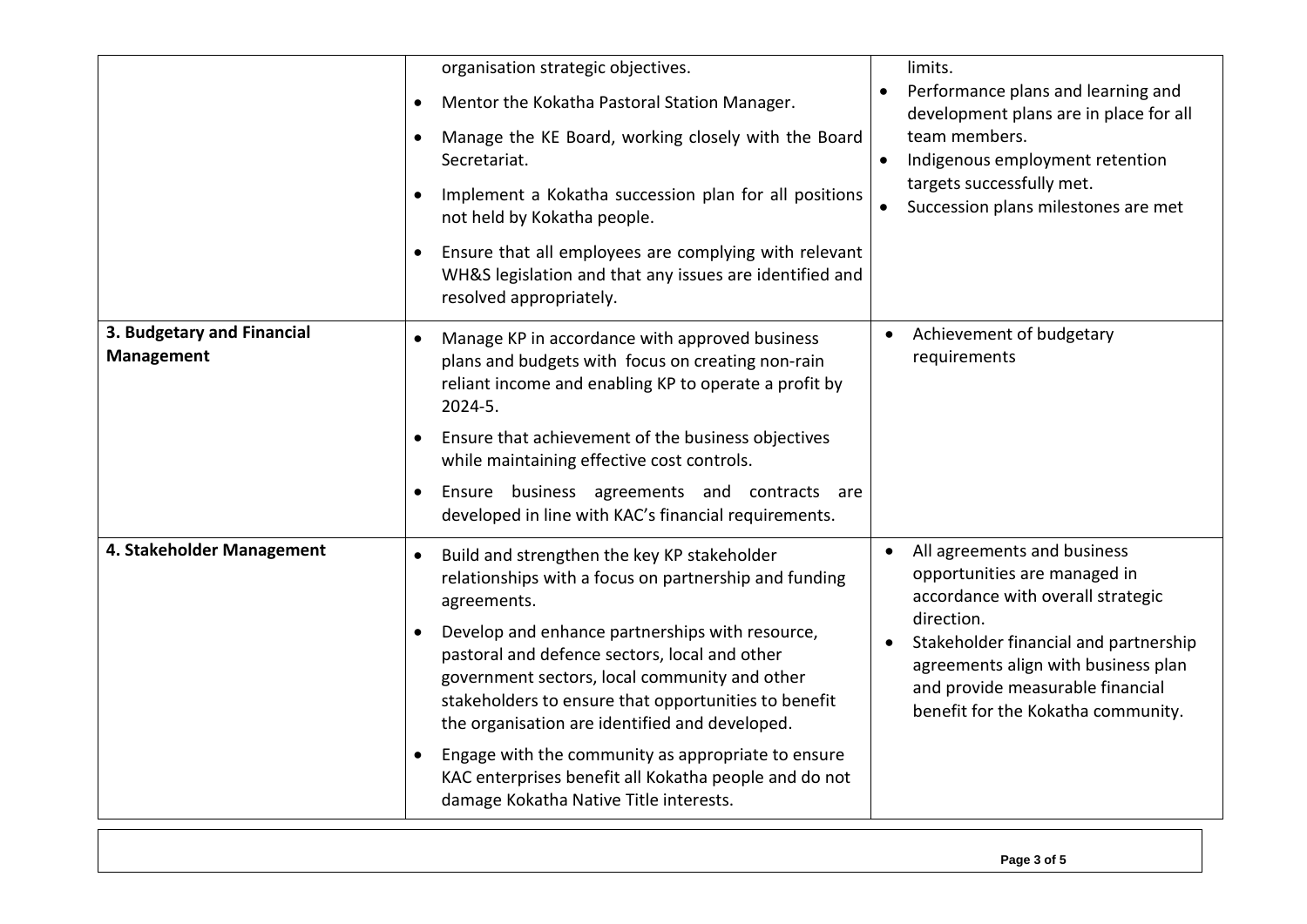| 5. Board Management       | Ensure monthly KP Board meeting agendas and Board<br>$\bullet$<br>$\bullet$<br>reports are prepared.                                                                                                                                                                                                                                                                                                                                                                                                                               |
|---------------------------|------------------------------------------------------------------------------------------------------------------------------------------------------------------------------------------------------------------------------------------------------------------------------------------------------------------------------------------------------------------------------------------------------------------------------------------------------------------------------------------------------------------------------------|
|                           | Work closely with the Board Secretariat to ensure<br>$\bullet$<br>smooth Board management.                                                                                                                                                                                                                                                                                                                                                                                                                                         |
| 6. Compliance             | Comply with all relevant legislation and regulatory<br>Nil compliance issues.<br>$\bullet$<br>$\bullet$<br>standards.                                                                                                                                                                                                                                                                                                                                                                                                              |
|                           | Ensure all KP practices are professional, ethical, and<br>$\bullet$<br>comply with relevant legislative requirements and<br>professional standards.                                                                                                                                                                                                                                                                                                                                                                                |
| 7. Reports and Statistics | Prepare reports and recommendations for resources<br>Accuracy and timeliness of qualitative<br>٠<br>(human, plant, equipment and assets) considered<br>reports<br>necessary for efficient operations.<br>Accuracy and timeliness of statistical<br>Ensure that management, statistical and other reports<br>reports<br>$\bullet$<br>provided to relevant stakeholders<br>are<br><sub>on</sub><br>organisational, program and statutory requirements<br>including analysis, reporting of results and supporting<br>recommendations. |

| <b>Key Challenges:</b> |                                                                                                                                   | <b>Person Specification:</b> |                                                                                                                               |
|------------------------|-----------------------------------------------------------------------------------------------------------------------------------|------------------------------|-------------------------------------------------------------------------------------------------------------------------------|
|                        | Ensuring all operations are undertaken to a high standard in line<br>with the relevant Business Plan objectives.                  |                              | Qualifications & Experience -<br>Tertiary qualification in Business, Agriculture or similar discipline                        |
|                        | Ensure training and progression of the workforce in a challenging<br>work environment.                                            |                              | Demonstrated experience to work successfully, respectfully and<br>collaboratively with Traditional Owners                     |
|                        | Negotiating sustainable partnership funding agreements with key<br>stakeholders and traditional owners, including Board Directors |                              | Significant experience in managing pastoral operations and<br>complex contracts.                                              |
|                        | Navigating community expectations and funding requirements                                                                        |                              | Commercial management skills including the ability to cost jobs,<br>prepare tender bids and oversee contractual adherence and |
|                        |                                                                                                                                   |                              |                                                                                                                               |